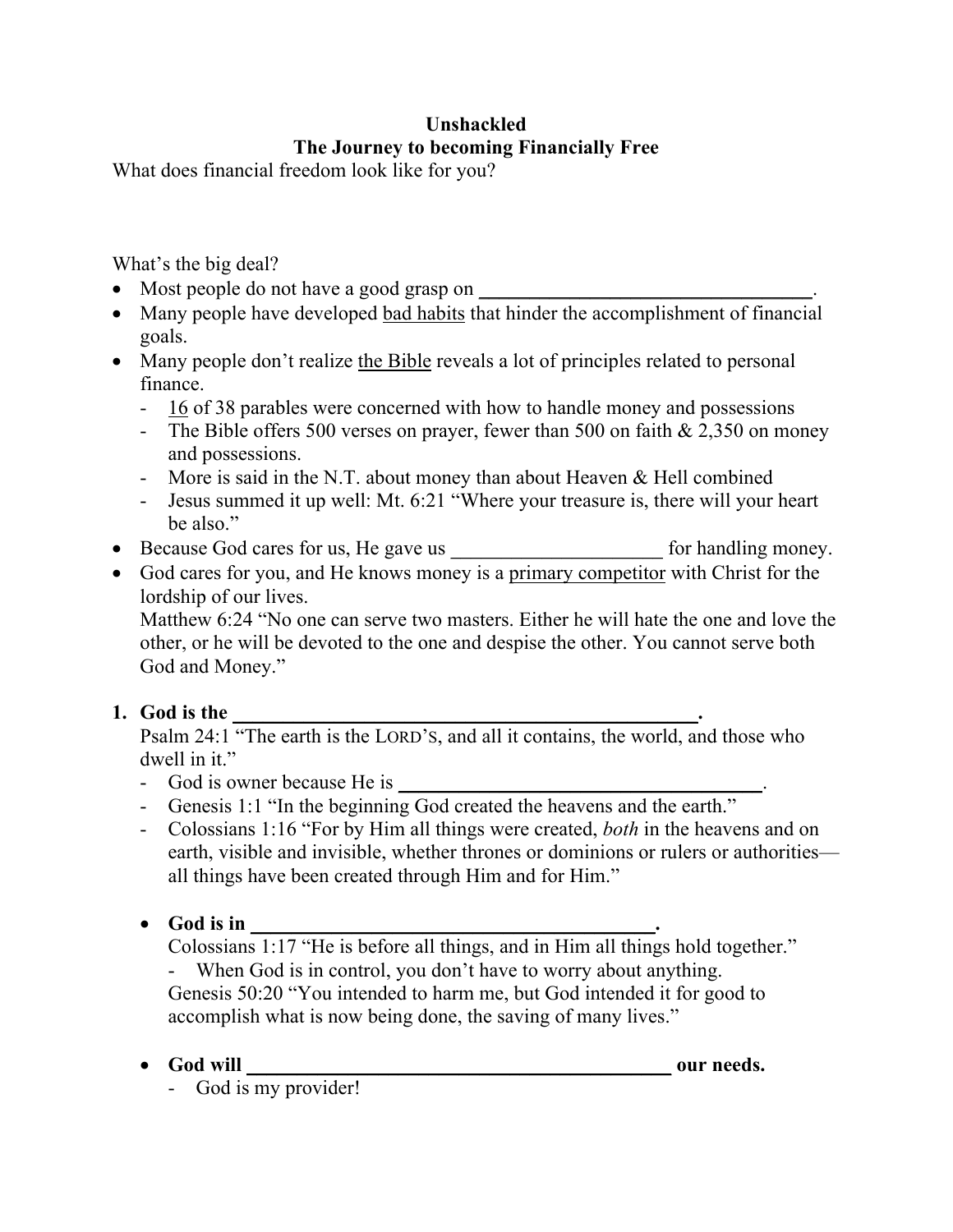- Psalm 23:1 "The Lord is my Shepherd, I shall not want."
- Psalm 54:4 Behold, God is my helper; The Lord is the sustainer of my soul.
- Matthew 6:26 Look at the birds of the air, that they do not sow, nor reap nor gather into barns, and *yet* your heavenly Father feeds them. Are you not worth much more than they?
- Philippians 4:19 "And my God will meet all your needs according to his glorious riches in Christ Jesus."

#### **2. We are \_\_\_\_\_\_\_\_\_\_\_\_\_\_\_\_\_\_\_\_\_\_\_\_\_\_\_\_\_\_\_\_\_\_\_\_\_\_\_\_\_\_\_\_.**

Steward: a person who manages another's property or financial affairs; one who administers anything as the agent of another or others.

Colossians 3:23-24 Whatever you do, do your work heartily, as for the Lord rather than for men, 24 knowing that from the Lord you will receive the reward of the inheritance. It is the Lord Christ whom you serve.

1 Corinthians 4:2 it is required of stewards that one be found trustworthy.

• As stewards, we vield to the

- Colossians 3:24 "It is the Lord Christ whom you serve."
- James 4:7 "Submit yourselves, then to God…"
- The whole issue of stewardship and financial freedom and the Christian life is about God's rule.

### • **As stewards, we manage \_\_\_\_\_\_\_\_\_\_\_\_\_\_\_\_\_\_\_\_\_\_\_\_\_\_\_\_\_\_\_\_\_\_\_ God's way.**

- "It is the Lord Christ whom you serve."
- Romans 12:1 Therefore I urge you, brethren, by the mercies of God, to present your bodies a living and holy sacrifice, acceptable to God, *which is* your spiritual service of worship.
- Malachi 3:10 "Bring the whole tithe into the storehouse, that there may be food in my house. Test me in this," says the LORD Almighty, "and see if I will not throw open the floodgates of heaven and pour out so much blessing that you will not have room enough for it."

#### • As stewards we will experience the of God.

- Consider the parable of the talents.
- Matthew 25:20-21 The one who had received the five talents came up and brought five more talents, saying, 'Master, you entrusted five talents to me. See, I have gained five more talents.' 21 His master said to him, 'Well done, good and faithful slave. You were faithful with a few things, I will put you in charge of many things; enter into the joy of your master.'

### **For Further Thought…**

- Write these two points on separate pieces of paper.